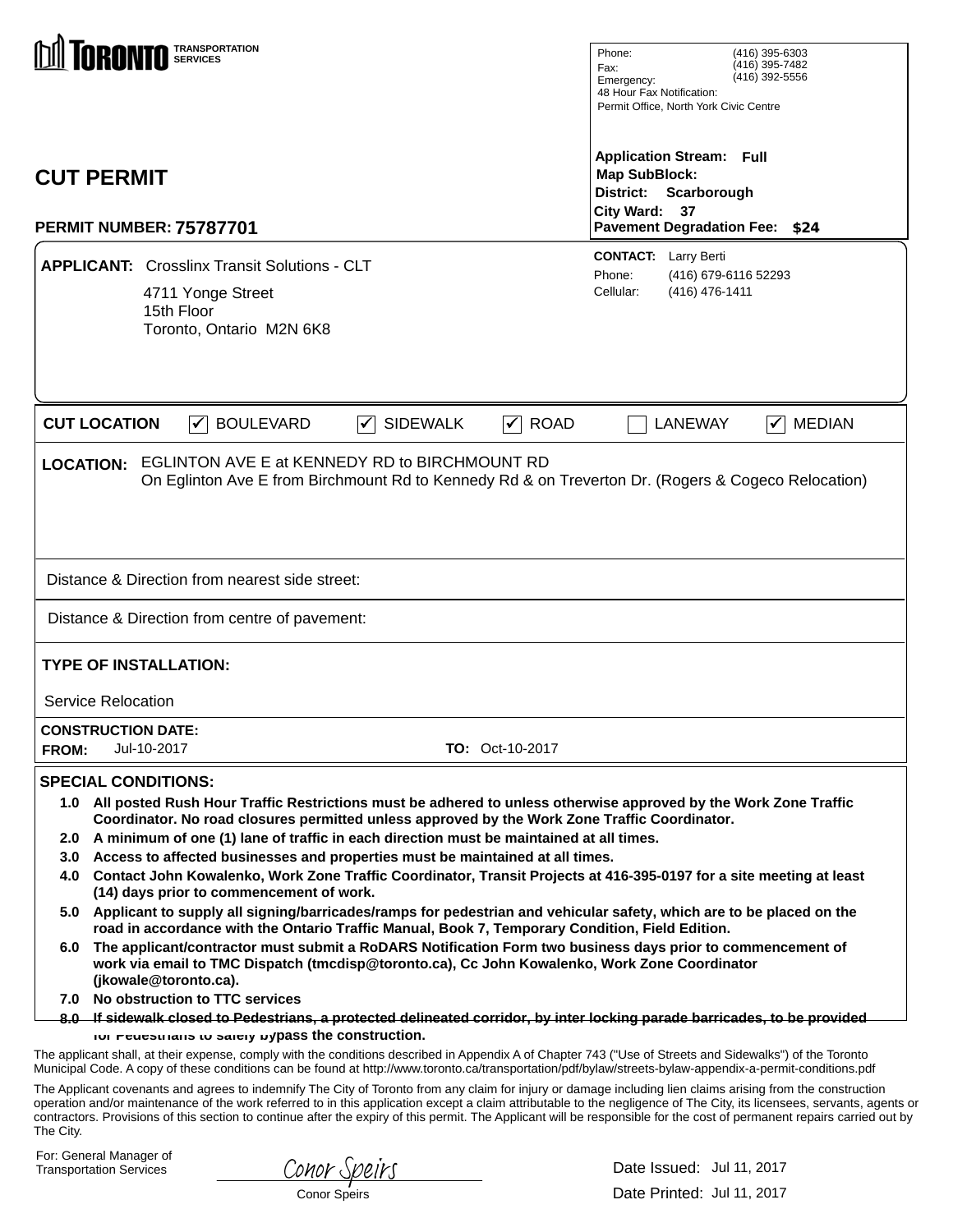- **9.0 Occupancy of the roadway is permitted between 9am to 4pm**
- **10.0 Pay Duty Police Officer required for traffic control while working within 30m of any signalized intersections.**
- **11.0 Certified traffic control personnel to be used as required to safely direct traffic and pedestrians during work.**
- **It will be the applicant's responsibility to reinstate all damaged or removed curb, sidewalk or city infrastructure back 12.0 to original state, complying to all city standards and specs once work has been completed.**
- **13.0 TTC is to be notified of any bus stop relocations 48 hours prior to starting work**
- **14.0 Contact city inspector Jeff Marsden 48 hours prior to work 416-659-9185 Jeff.Marsden@toronto.ca**
- **15.0 It is the applicants responsibility to obtain all necessary permits and approvals before starting work.**
- **16.0 It is the applicants responsibility to obtain permission to work on private propery outside of the ROW.**
- **Relocation & specifications as per CTS submitted dwg. Rogers T132221 specifications 1 to 6 and drawings 1 to 10. 17.0 Cogeco dwg. (4063214) 1 to 16**
- **18.0 TCP to follow as per CTS submitted drawings 06/30/2017.**
- **The applicant is to begin work at the intersection of Birchmount & Eglinton Ave E, all other work areas are subject to 19.0 approval from John Kowalenko prior to starting the work.**

## **STANDARD CONDITIONS**

## **The Applicant agrees to adhere to the Municipal Consent Requirements including the following Standard Conditions:**

- The Applicant will supply all signing/barricades for pedestrian and vehicular safety. The placement of signs/barricades and all subsequent work must be carried out in conformity with the most current edition of the Ontario Traffic Manual Book 7. (A)
- (B) Municipal Consent Requirements website http://www.toronto.ca/engineering/mcr/
- 1. If the work necessitates removal or other temporary decommissioning of pay and display parking machines or parking meters, contact the On-street Coordinator, Toronto Parking Authority (TPA) at 416-393-7397 at least three (3) business days (72 hours) prior. TPA will carry out all such removals [at applicant's expense]. If this condition is not adhered to, the applicant will be responsible for all costs associated with any damage to the parking equipment. (C)
	- 2. Applicant is responsible for lost parking revenue, to be determined by TPA.
- All Soil Analysis and Environmental Assessments resulting from soil testing within the City of Toronto streets must be submitted to Transportation Services, District office. (D)
- Where construction may affect City of Toronto Traffic signal plant, including conduit and loopes, the Applicant must contact Ontario One Call. Phone 1-800-400-2255 or http://www.on1call.com/web-portal/ for a stake out. (E)
- The Applicant is required to confirm the location of all services and plant, and obtain the appropriate written concurrences and stakeouts of all below-grade services within the area of construction prior to commencement of any work (F)
- Steel plates must be of sufficient strength and thickness to withstand day to day traffic loading. Top of plates must be skid resistant and installed slightly below the existing surface in conformance with the Municipal Consent Requirements. (G)
- The Cut Permit is subject to cancellation at any time without notice. With the exception of 'Emergency' work, no installation shall commence before the issuance of a Cut Permit by the City of Toronto. If the work arising out of an application is not commenced within the construction dates of the Cut Permit, the Applicant will be required to apply for an extension of the Cut Permit. (H)
- The Cut Permit authorizes occupation only during the times and at the location(s) specified herein. Any change to the time or location of the work will require the submission of a new application to the General Manager of Transportation Services. This Cut Permit MUST be kept on location for the duration of the occupation. The permit must be produced upon request to representatives of the Toronto Police Services or any other City official. (I)
- Material storage shall be considered as part of the work area and traffic impact practices shall adhere to the provisions of the Municipal Consent Requirements. (J)
- Cuts made in sodded boulevards during late fall, winter and spring are to be finish graded with all excess soil being removed and sodded as soon as possible in the spring when sod is available.Cuts made in the sodded boulevards during the summer and early fall are to be finish graded with all excess soil being removed as soon as possible in the early fall. All sodding shall conform to the requirements of TS 5.00: City of Toronto Construction Specification for Sodding. (K)
- A sign identifying the name of the company owning the work, the contractor undertaking the work and 24-hour contact phone number(s) shall be prominently displayed at the work site for any work which has a duration of 48 hours or longer. The sign shall be clearly legible to pedestrians and drivers passing the work site ?? (L)
- (M) City owned trees must be protected from damage in accordance with Tree Protection Policy and Specifications for Construction Near Trees.
- a. All hoses are to cross the sidewalk at a right angle to the curb and then run parallel to the curb toward the catch basin b. The Applicant must cover hoses with a non-slip ramped surface for pedestrian safety (N)
- The Applicant will be responsible for the cost of permanent repairs carried out by the City of Toronto and any additional charges that may be payable in accordance with the City's Requirements for the Installation of Services within City of Toronto Streets. (O)